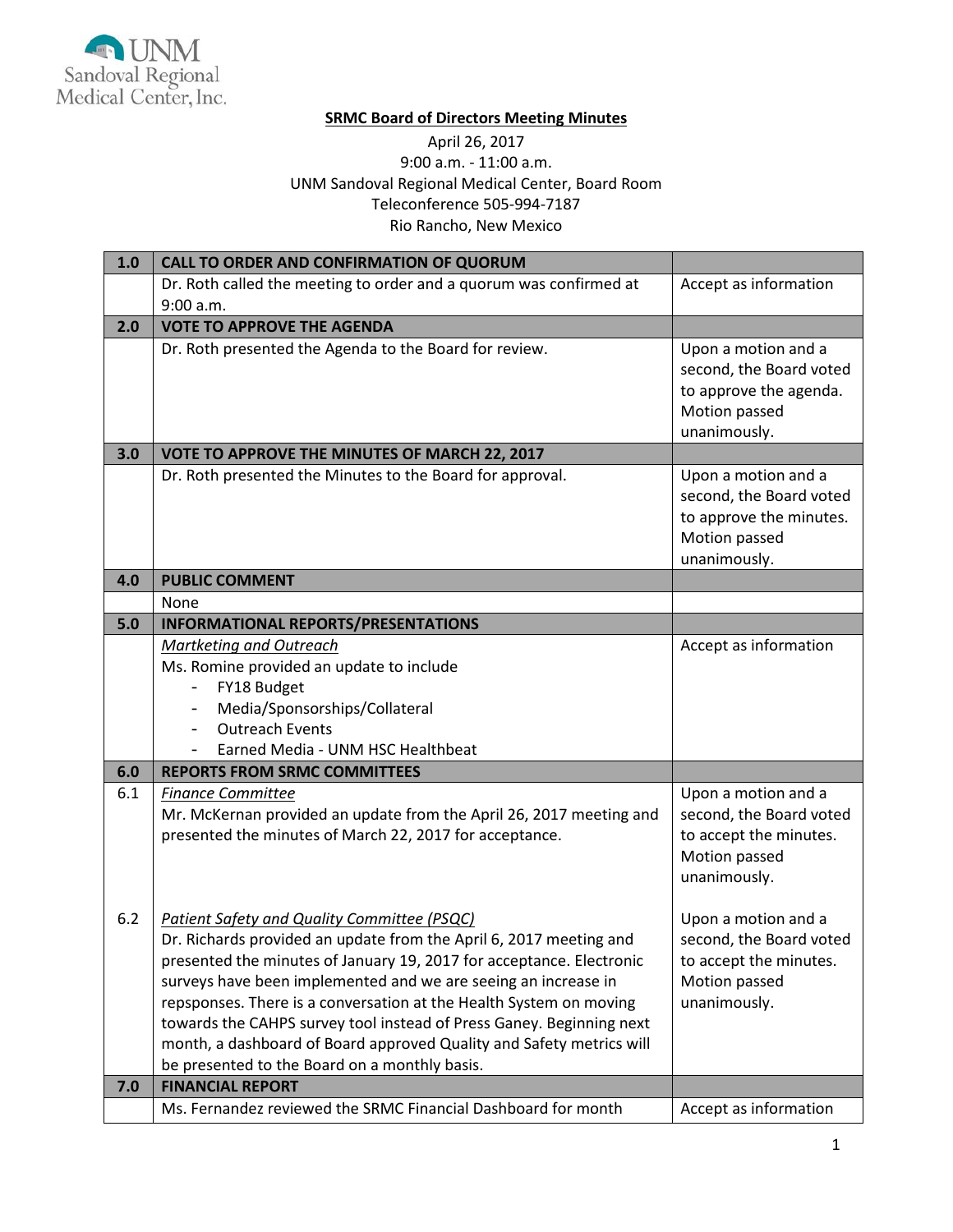

|      | March 2017.                                                                                                           |                       | ended March 2017 and the financials for FY17 nine months ending<br>Please refer to the April 26, 2017 financial presentation for detailed |                           |                                                             |  |
|------|-----------------------------------------------------------------------------------------------------------------------|-----------------------|-------------------------------------------------------------------------------------------------------------------------------------------|---------------------------|-------------------------------------------------------------|--|
|      | information.                                                                                                          |                       |                                                                                                                                           |                           |                                                             |  |
|      | <b>Board Comments/Questions</b>                                                                                       | Accept as information |                                                                                                                                           |                           |                                                             |  |
|      | $\bullet$                                                                                                             |                       | Ms. Silva-Steele thanked Rosalyn Nguyen, Assistant University                                                                             |                           |                                                             |  |
|      |                                                                                                                       |                       | Counsel for her hard work, dedication and support to SRMC and                                                                             |                           |                                                             |  |
|      |                                                                                                                       |                       | the entire Health System during her tenure with UNM. We wish                                                                              |                           |                                                             |  |
|      | her well.                                                                                                             |                       |                                                                                                                                           |                           |                                                             |  |
| 8.0  | <b>CEO REPORT</b>                                                                                                     |                       |                                                                                                                                           |                           |                                                             |  |
|      | Ms. Silva-Steele presented the CEO report and provided a verbal<br>update. The full report is included in the packet. |                       |                                                                                                                                           | Accept as information     |                                                             |  |
| 9.0  | <b>CMO REPORT</b>                                                                                                     |                       |                                                                                                                                           |                           |                                                             |  |
|      |                                                                                                                       |                       |                                                                                                                                           |                           | Accept as information                                       |  |
|      | Dr. Echols presented the CMO report and provided a verbal update<br>focused on the Joint Commission initiatives.      |                       |                                                                                                                                           |                           |                                                             |  |
| 10.0 | <b>CLOSED SESSION</b>                                                                                                 |                       |                                                                                                                                           |                           |                                                             |  |
|      | Motion was made to close the Open Session and convene in Closed                                                       |                       |                                                                                                                                           |                           | Accept as information                                       |  |
|      | Session; the motion was seconded and passed unanimously.                                                              |                       |                                                                                                                                           |                           |                                                             |  |
| 11.0 | <b>RECONVENE IN OPEN SESSION</b>                                                                                      |                       |                                                                                                                                           |                           |                                                             |  |
|      |                                                                                                                       |                       | Certification that those matters discussed in Closed Session and                                                                          |                           |                                                             |  |
|      | issuance of final action of such items.                                                                               |                       |                                                                                                                                           |                           |                                                             |  |
|      |                                                                                                                       |                       |                                                                                                                                           |                           | Upon a motion and a                                         |  |
| 11.1 | <b>New Applicants</b>                                                                                                 |                       |                                                                                                                                           |                           | second, the Board voted                                     |  |
|      | Anastasi, Alyssa, CNP                                                                                                 |                       | Surgery/CNP-Plastic                                                                                                                       | <b>UNMH</b><br><b>UNM</b> | to approve New<br>Applicants for Anastasi                   |  |
|      | Foster, Adam B., DO<br>Pinault, Laura M., MD                                                                          |                       | <b>Hospital Based/Radiology</b><br>Hospital Based/Anesthesiology                                                                          | <b>UNM</b>                | thru Pinault. Motion                                        |  |
|      |                                                                                                                       |                       |                                                                                                                                           |                           | passed unanimously.                                         |  |
| 11.2 | Reappointments                                                                                                        |                       |                                                                                                                                           |                           |                                                             |  |
|      | Abeyta, Maria E., PA-C                                                                                                |                       | Surgery/PA/Plastic                                                                                                                        | <b>UNMH</b>               | Upon a motion and a                                         |  |
|      | Alas, Eduardo A., MD                                                                                                  |                       | Medicine/Nephrology                                                                                                                       | <b>UNM</b>                | second, the Board voted<br>to approve<br>reappointments for |  |
|      | Andrews, Nicholas, MD                                                                                                 |                       | Surgery/Gynecology                                                                                                                        | <b>UNM</b>                |                                                             |  |
|      | Bay, Michael K., MD                                                                                                   |                       | Medicine/Gastroenterology                                                                                                                 | SWGI                      |                                                             |  |
|      | Carlson, Andrew P., MD                                                                                                |                       | Surgery/Neurosurgery                                                                                                                      | <b>UNM</b>                | Abeyta thru Wilson.<br>Motion passed<br>unanimously.        |  |
|      | Cruz, Mario, MD                                                                                                       |                       | Medicine/Psychiatry                                                                                                                       | <b>UNM</b>                |                                                             |  |
|      | Cutchen, Lisa A., MD                                                                                                  |                       | Medicine/Sleep Medicine                                                                                                                   | <b>UNM</b>                |                                                             |  |
|      | Fleg, Anthony, MD                                                                                                     |                       | Medicine/Family Medicine                                                                                                                  | UNM                       |                                                             |  |
|      | Foucar, Mary K., MD                                                                                                   |                       | <b>Hospital Based/Pathology</b>                                                                                                           | UNM                       |                                                             |  |
|      | Hallstrom, Jon, MD                                                                                                    |                       | <b>Hospital Based/Radiology</b>                                                                                                           | UNM                       |                                                             |  |
|      | Helms, Clyde, MD                                                                                                      |                       | <b>Hospital Based/Radiology</b>                                                                                                           | <b>UNM</b>                |                                                             |  |
|      | Ketai, Loren H., MD                                                                                                   |                       | <b>Hospital Based/Radiology</b>                                                                                                           | UNM                       |                                                             |  |
|      | LeBaron, Ryan C., MD                                                                                                  |                       | <b>Hospital Based/Radiology</b><br>UNM                                                                                                    |                           |                                                             |  |
|      | Lew, Eric, DPM                                                                                                        |                       | Surgery/Podiatry<br>UNM                                                                                                                   |                           |                                                             |  |
|      | Parsons, Jeremy. MD                                                                                                   |                       | <b>Hospital Based/Pathology</b><br>PSA                                                                                                    |                           |                                                             |  |
|      | Patton, Matthew W., MD                                                                                                |                       | Surgery/Orthopaedic Surgery<br>NM Ortho                                                                                                   |                           |                                                             |  |
|      | Rediske, Nathaniel W.,                                                                                                |                       | Medicine/Psychiatry<br><b>UNM</b>                                                                                                         |                           |                                                             |  |
|      | Rollstin, Amber D., MD                                                                                                |                       | Hospital Based/Emer Medicine<br><b>UNM</b>                                                                                                |                           |                                                             |  |
|      | Medicine/Neurology<br>Warmouth, Grant M., MD<br><b>PSA</b>                                                            |                       |                                                                                                                                           |                           |                                                             |  |